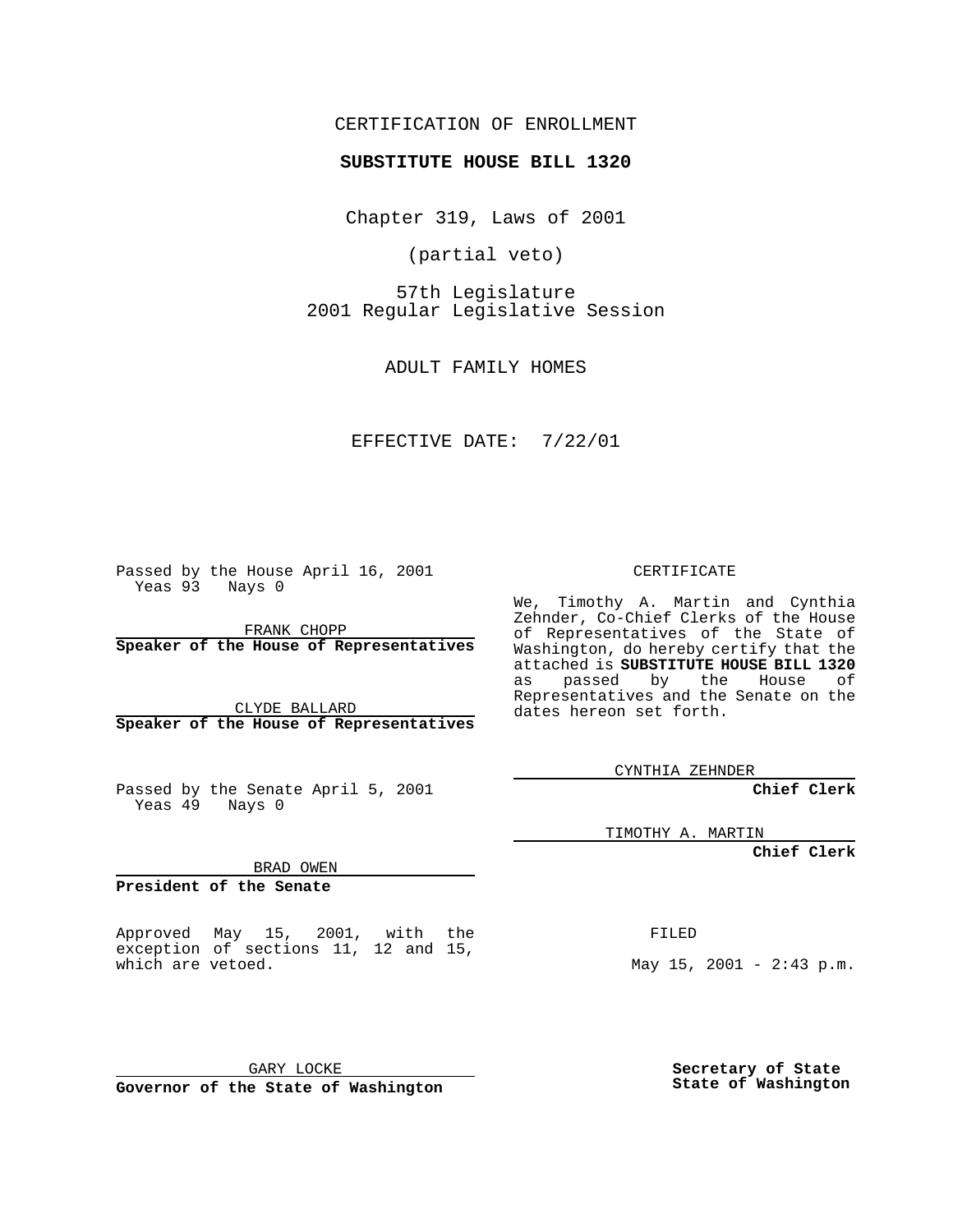## **SUBSTITUTE HOUSE BILL 1320** \_\_\_\_\_\_\_\_\_\_\_\_\_\_\_\_\_\_\_\_\_\_\_\_\_\_\_\_\_\_\_\_\_\_\_\_\_\_\_\_\_\_\_\_\_\_\_

\_\_\_\_\_\_\_\_\_\_\_\_\_\_\_\_\_\_\_\_\_\_\_\_\_\_\_\_\_\_\_\_\_\_\_\_\_\_\_\_\_\_\_\_\_\_\_

## AS AMENDED BY THE SENATE

Passed Legislature - 2001 Regular Session

## **State of Washington 57th Legislature 2001 Regular Session**

**By** House Committee on Health Care (originally sponsored by Representatives Edmonds, Skinner, Pennington, Cody, Gombosky, Campbell, Darneille, Ruderman, Conway, Schual-Berke, Edwards, Mielke, Linville, Kenney, Jackley and Kagi)

Read first time 02/27/2001. Referred to Committee on .

 AN ACT Relating to adult family homes; amending RCW 70.128.005, 70.128.010, 18.52C.020, 70.24.017, 70.128.007, 70.128.010, 70.128.090, and 70.128.120; adding new sections to chapter 70.128 RCW; adding a new section to chapter 74.39A RCW; repealing RCW 70.128.061 and 70.128.062; and providing an effective date.

6 BE IT ENACTED BY THE LEGISLATURE OF THE STATE OF WASHINGTON:

7 **Sec. 1.** RCW 70.128.005 and 2000 c 121 s 4 are each amended to read 8 as follows:

 The legislature finds that adult family homes are an important part of the state's long-term care system. Adult family homes provide an alternative to institutional care and promote a high degree of independent living for residents. Persons with functional limitations have broadly varying service needs. Adult family homes that can meet those needs are an essential component of a long-term system. The legislature further finds that different populations living in adult family homes, such as the developmentally disabled and the elderly, often have significantly different needs and capacities from one 18 another.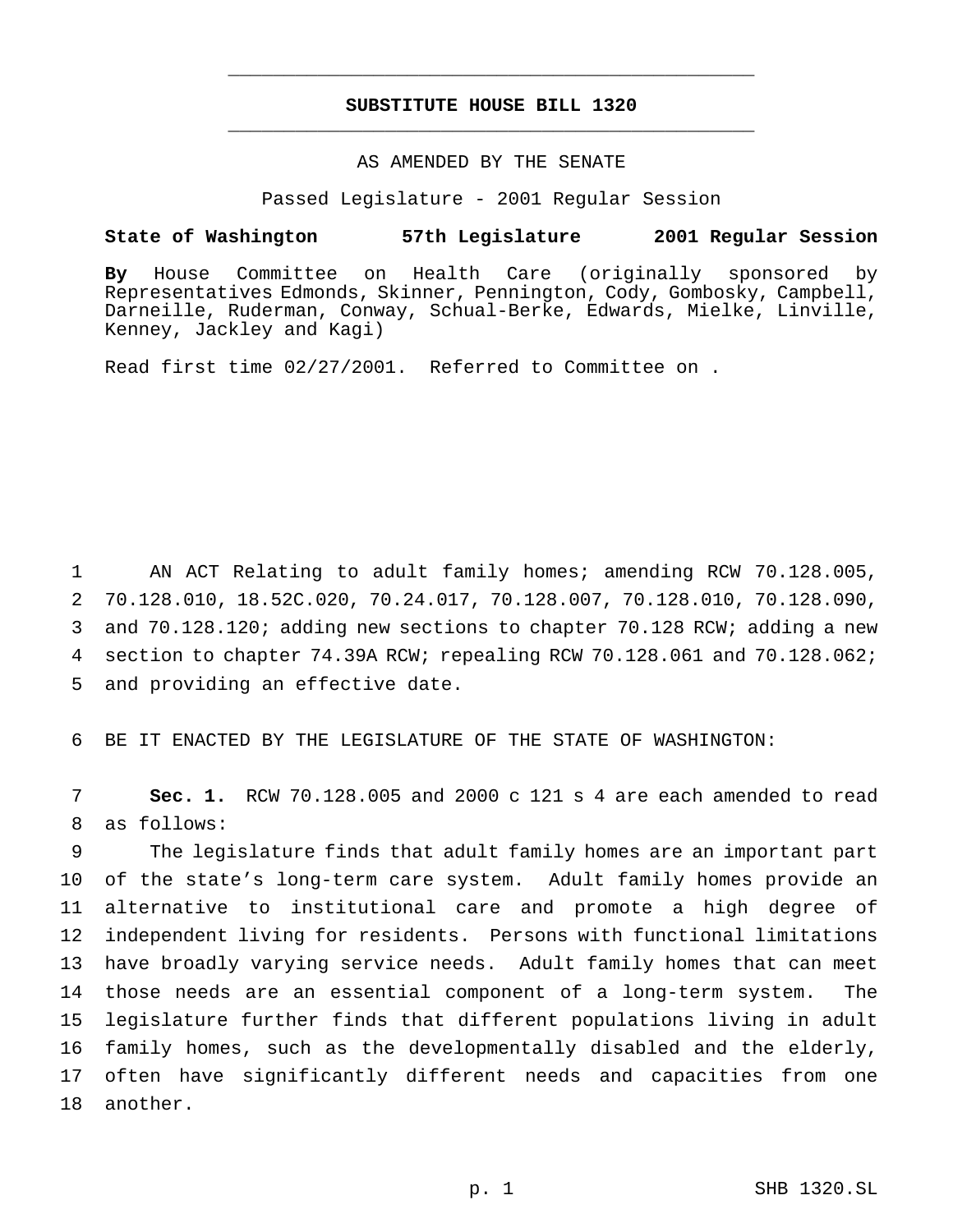It is the legislature's intent that department rules and policies relating to the licensing and operation of adult family homes recognize and accommodate the different needs and capacities of the various populations served by the homes. Furthermore, the development and operation of adult family homes that can provide quality personal care and special care services should be encouraged.

 The legislature finds that many residents of community-based long- term care facilities are vulnerable and their health and well-being are dependent on their caregivers. The quality, skills, and knowledge of 10 their caregivers are ((often)) the key to good care. The legislature finds that the need for well-trained caregivers is growing as the state's population ages and residents' needs increase. The legislature intends that current training standards be enhanced.

14 The legislature finds that the state of Washington has a compelling 15 interest in protecting and promoting the health, welfare, and safety of vulnerable adults residing in adult family homes. The health, safety, 17 and well-being of vulnerable adults must be the paramount concern in 18 determining whether to issue a license to an applicant, whether to 19 suspend or revoke a license, or whether to take other licensing actions.

 **Sec. 2.** RCW 70.128.010 and 1995 c 260 s 2 are each amended to read as follows:

 Unless the context clearly requires otherwise, the definitions in this section apply throughout this chapter.

 (1) "Adult family home" means a regular family abode in which a person or persons provide personal care, special care, room, and board to more than one but not more than six adults who are not related by blood or marriage to the person or persons providing the services.

 (2) "Provider" means any person who is licensed under this chapter to operate an adult family home. For the purposes of this section, "person" means any individual, partnership, corporation, association, or limited liability company.

 (3) "Department" means the department of social and health services.

 (4) "Resident" means an adult in need of personal or special care in an adult family home who is not related to the provider.

 (5) "Adults" means persons who have attained the age of eighteen years.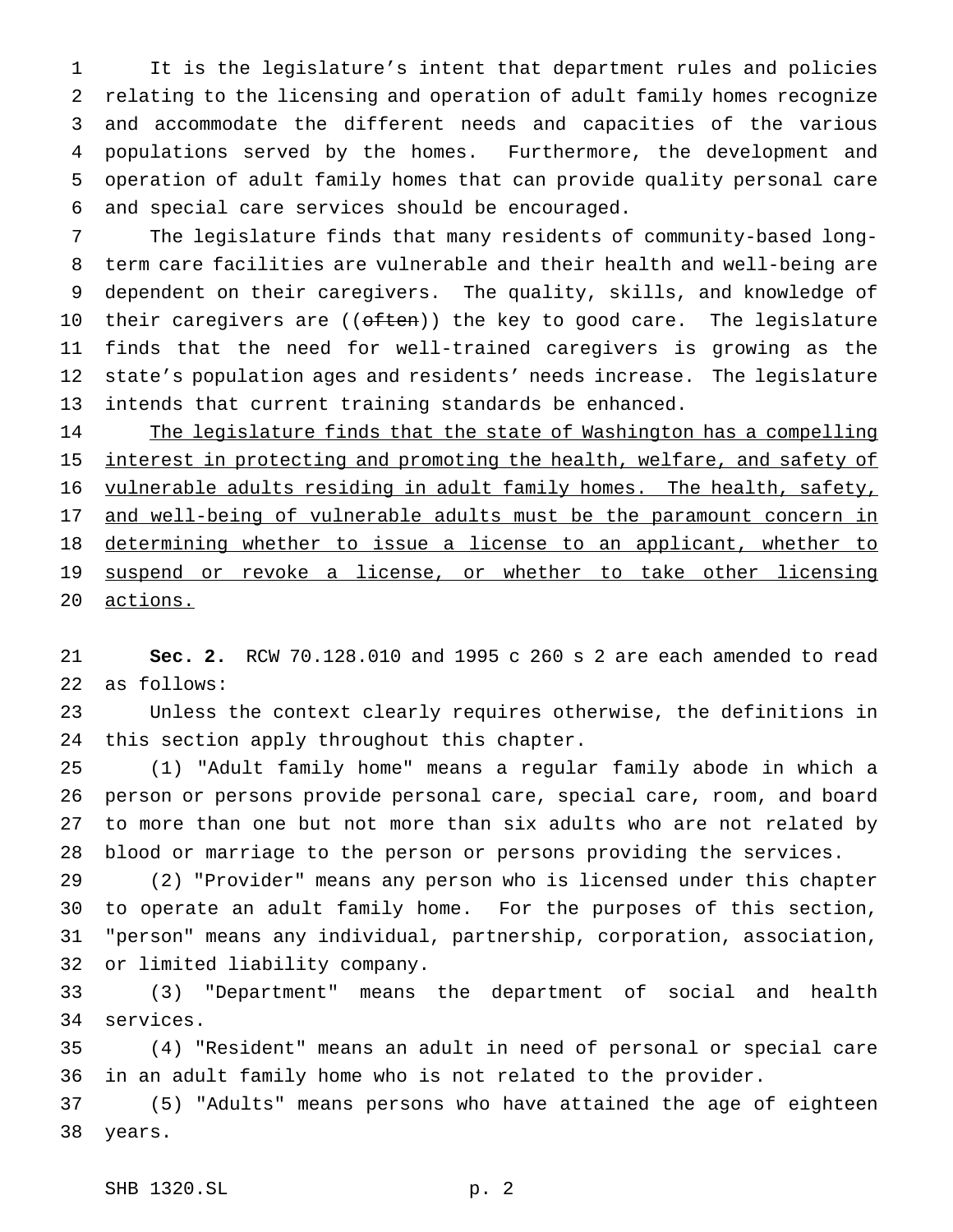(6) "Home" means an adult family home.

 (7) "Imminent danger" means serious physical harm to or death of a resident has occurred, or there is a serious threat to resident life, health, or safety.

 (8) "Special care" means care beyond personal care as defined by the department, in rule.

 (9) "Capacity" means the maximum number of persons in need of personal or special care permitted in an adult family home at a given time. This number shall include related children or adults in the home and who received special care.

 (10) "Resident manager" means a person employed or designated by 12 the provider to manage the adult family home.

 **Sec. 3.** RCW 18.52C.020 and 1997 c 392 s 527 are each amended to read as follows:

 Unless the context clearly requires otherwise, the definitions in this section apply throughout this chapter.

(1) "Secretary" means the secretary of the department of health.

 (2) "Health care facility" means a nursing home, hospital, hospice care facility, home health care agency, hospice agency, boarding home, 20 ((adult family home,)) group home, or other entity for the delivery of health care or long-term care services, including chore services provided under chapter 74.39A RCW.

 (3) "Nursing home" means any nursing home facility licensed pursuant to chapter 18.52 RCW.

 (4) "Nursing pool" means any person engaged in the business of providing, procuring, or referring health care or long-term care personnel for temporary employment in health care facilities, such as licensed nurses or practical nurses, nursing assistants, and chore service providers. "Nursing pool" does not include an individual who only engages in providing his or her own services.

 (5) "Person" includes an individual, firm, corporation, partnership, or association.

 (6) "Adult family home" means a residential home licensed pursuant to chapter 70.128 RCW.

 **Sec. 4.** RCW 70.24.017 and 1991 c 3 s 322 are each amended to read as follows: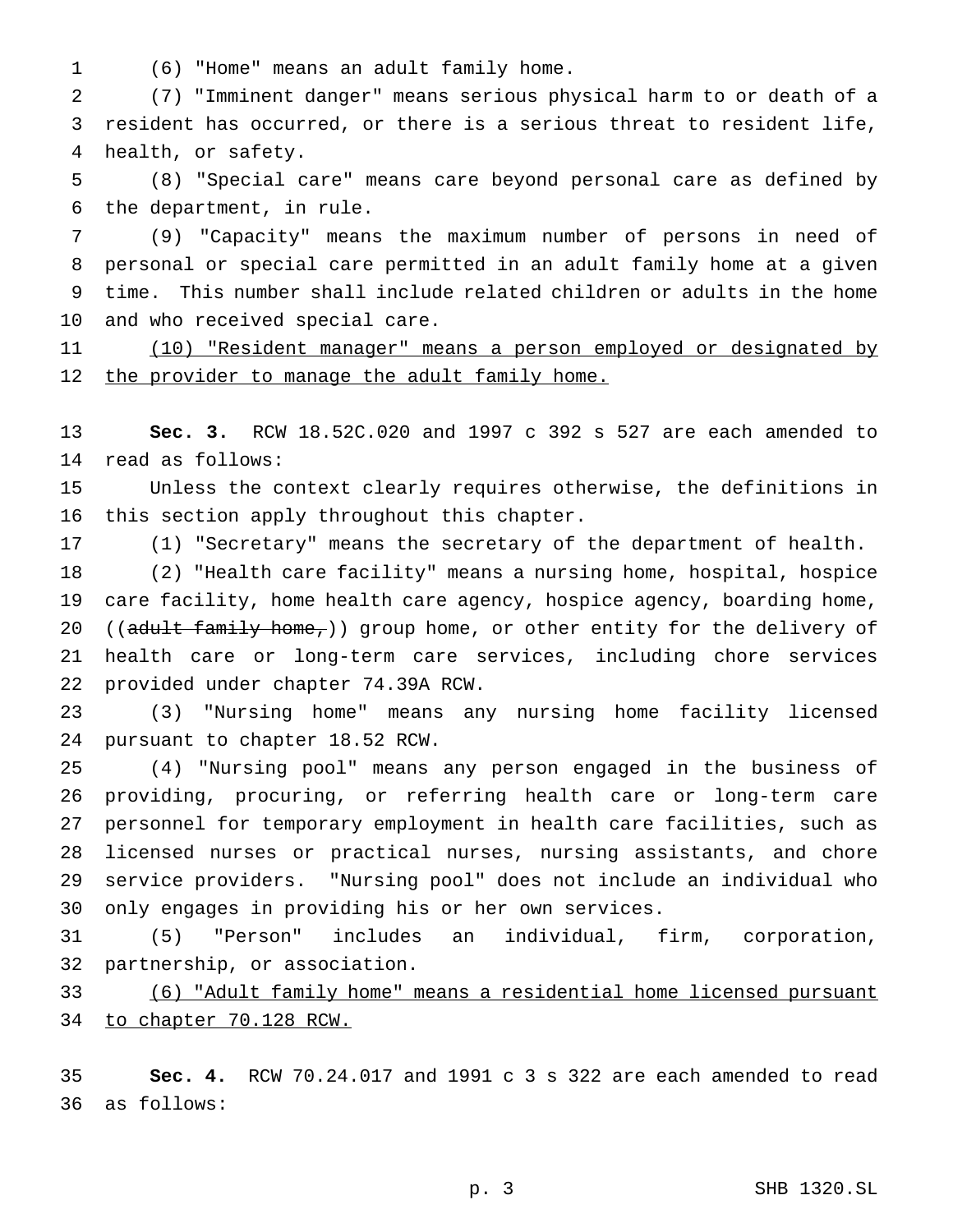Unless the context clearly requires otherwise, the definitions in this section apply throughout this chapter:

 (1) "Acquired immunodeficiency syndrome" or "AIDS" means the clinical syndrome of HIV-related illness as defined by the board of health by rule.

(2) "Board" means the state board of health.

 (3) "Department" means the department of health, or any successor department with jurisdiction over public health matters.

 (4) "Health care provider" means any person who is a member of a profession under RCW 18.130.040 or other person providing medical, nursing, psychological, or other health care services regulated by the department of health.

 (5) "Health care facility" means a hospital, nursing home, neuropsychiatric or mental health facility, home health agency, 15 hospice, child care agency,  $((\text{adult family home}))$  group care facility, family foster home, clinic, blood bank, blood center, sperm bank, laboratory, or other social service or health care institution regulated or operated by the department of health.

 (6) "HIV-related condition" means any medical condition resulting from infection with HIV including, but not limited to, seropositivity for HIV.

 (7) "Human immunodeficiency virus" or "HIV" means all HIV and HIV- related viruses which damage the cellular branch of the human immune or neurological systems and leave the infected person immunodeficient or neurologically impaired.

 (8) "Test for a sexually transmitted disease" means a test approved by the board by rule.

 (9) "Legal guardian" means a person appointed by a court to assume legal authority for another who has been found incompetent or, in the case of a minor, a person who has legal custody of the child.

 (10) "Local public health officer" means the officer directing the county health department or his or her designee who has been given the responsibility and authority to protect the health of the public within his or her jurisdiction.

 (11) "Person" includes any natural person, partnership, association, joint venture, trust, public or private corporation, or health facility.

 (12) "Release of test results" means a written authorization for disclosure of any sexually transmitted disease test result which is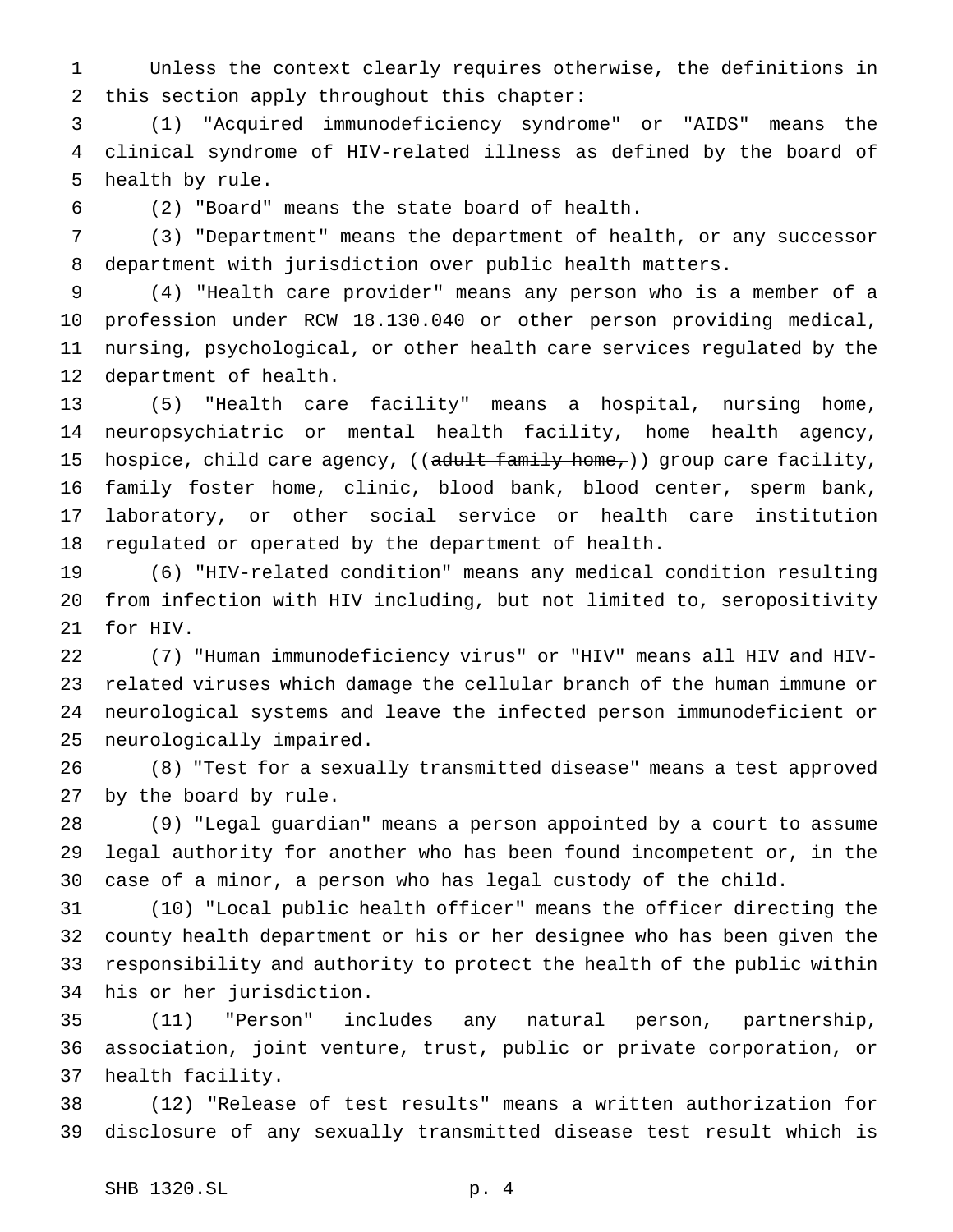signed, dated, and which specifies to whom disclosure is authorized and the time period during which the release is to be effective.

 (13) "Sexually transmitted disease" means a bacterial, viral, fungal, or parasitic disease, determined by the board by rule to be sexually transmitted, to be a threat to the public health and welfare, and to be a disease for which a legitimate public interest will be served by providing for regulation and treatment. The board shall designate chancroid, gonorrhea, granuloma inguinale, lymphogranuloma venereum, genital herpes simplex, chlamydia, nongonococcal urethritis (NGU), trachomitis, genital human papilloma virus infection, syphilis, acquired immunodeficiency syndrome (AIDS), and human immunodeficiency virus (HIV) infection as sexually transmitted diseases, and shall consider the recommendations and classifications of the centers for disease control and other nationally recognized medical authorities in designating other diseases as sexually transmitted.

 (14) "State public health officer" means the secretary of health or an officer appointed by the secretary.

 **Sec. 5.** RCW 70.128.007 and 1995 1st sp.s. c 18 s 19 are each amended to read as follows:

The purposes of this chapter are to:

 (1) Encourage the establishment and maintenance of adult family 22 homes that provide a humane, safe, and ((homelike)) residential home environment for persons with functional limitations who need personal and special care;

 (2) Establish standards for regulating adult family homes that 26 adequately protect residents;

 (3) Encourage consumers, families, providers, and the public to become active in assuring their full participation in development of adult family homes that provide high quality and cost-effective care;

 (4) Provide for appropriate care of residents in adult family homes by requiring that each resident have a care plan that promotes the most appropriate level of physical, mental, and psychosocial well-being consistent with client choice; and

 (5) Accord each resident the right to participate in the development of the care plan and in other major decisions involving the resident and their care.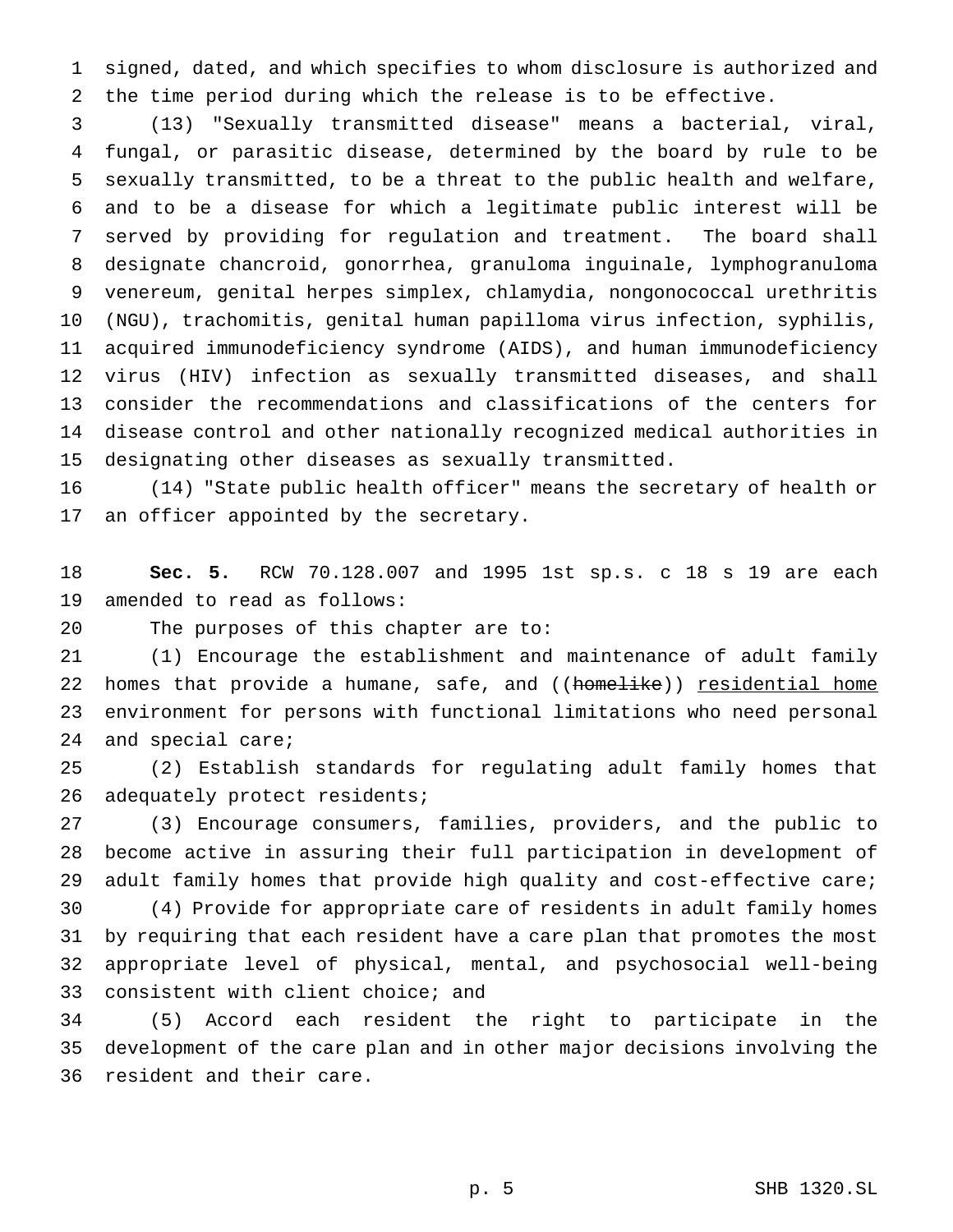**Sec. 6.** RCW 70.128.010 and 1995 c 260 s 2 are each amended to read as follows:

 Unless the context clearly requires otherwise, the definitions in this section apply throughout this chapter.

5 (1) "Adult family home" means a ((regular family abode)) 6 residential home in which a person or persons provide personal care, special care, room, and board to more than one but not more than six adults who are not related by blood or marriage to the person or persons providing the services.

 (2) "Provider" means any person who is licensed under this chapter to operate an adult family home. For the purposes of this section, "person" means any individual, partnership, corporation, association, or limited liability company.

 (3) "Department" means the department of social and health services.

 (4) "Resident" means an adult in need of personal or special care in an adult family home who is not related to the provider.

 (5) "Adults" means persons who have attained the age of eighteen years.

(6) "Home" means an adult family home.

 (7) "Imminent danger" means serious physical harm to or death of a resident has occurred, or there is a serious threat to resident life, health, or safety.

 (8) "Special care" means care beyond personal care as defined by the department, in rule.

 (9) "Capacity" means the maximum number of persons in need of personal or special care permitted in an adult family home at a given time. This number shall include related children or adults in the home and who received special care.

 **Sec. 7.** RCW 70.128.090 and 1995 1st sp.s. c 18 s 24 are each amended to read as follows:

 (1) During inspections of an adult family home, the department shall have access and authority to examine areas and articles in the home used to provide care or support to residents, including residents' records, accounts, and the physical premises, including the buildings, 36 grounds, and equipment. The personal records of the provider are not 37 subject to department inspection nor is the separate bedroom of the provider, not used in direct care of a client, subject to review. The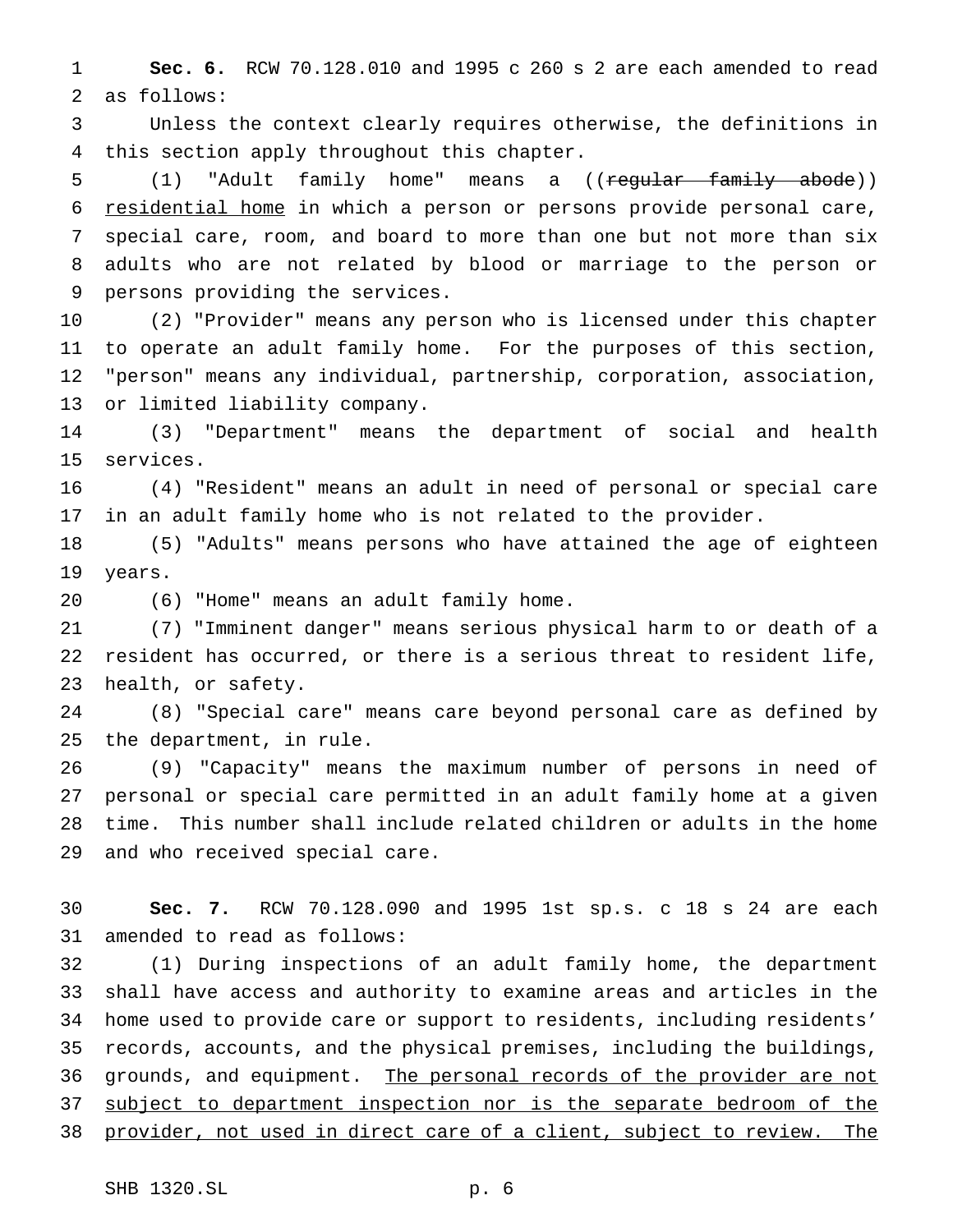department may inspect all rooms during the initial licensing of the home. However, during a complaint investigation, the department shall 3 have access to the entire premises and all pertinent records when 4 necessary to conduct official business. The department also shall have the authority to interview the provider and residents of an adult family home.

 (2) Whenever an inspection is conducted, the department shall prepare a written report that summarizes all information obtained during the inspection, and if the home is in violation of this chapter, serve a copy of the inspection report upon the provider at the same 11 time as a notice of violation. This notice shall be mailed to the 12 provider within ten working days of the completion of the inspection 13 process. If the home is not in violation of this chapter, a copy of the inspection report shall be mailed to the provider within ten 15 calendar days of the inspection of the home. All inspection reports shall be made available to the public at the department during business hours.

 (3) The provider shall develop corrective measures for any violations found by the department's inspection. The department 20 ((may)) shall upon request provide consultation and technical assistance to assist the provider in developing effective corrective measures. The department shall include a statement of the provider's corrective measures in the department's inspection report.

 **Sec. 8.** RCW 70.128.120 and 2000 c 121 s 5 are each amended to read as follows:

 Each adult family home provider and each resident manager shall have the following minimum qualifications:

28 (1) Twenty-one years of age or older;

29 (2) For those applying after September 1, 2001, to be licensed as 30 providers, and for resident managers whose employment begins after September 1, 2001, a high school diploma or general educational development (GED) certificate;

 (3) Good moral and responsible character and reputation; (( $(3)$ )) (4) Literacy in the English language, however, a person not 35 literate in the English language may meet the requirements of this subsection by assuring that there is a person on staff and available who is able to communicate or make provisions for communicating with the resident in his or her primary language and capable of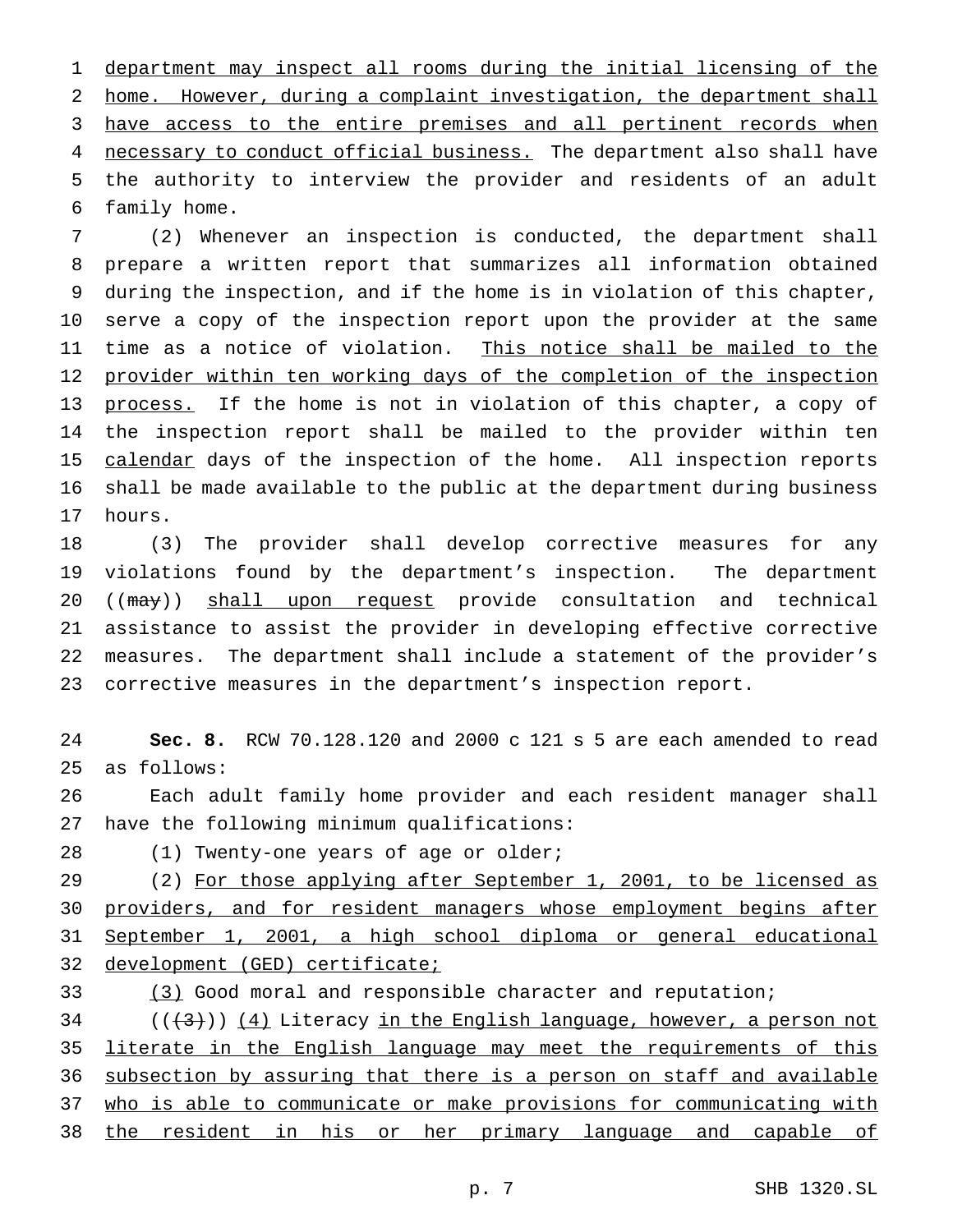understanding and speaking English well enough to be able to respond appropriately to emergency situations and be able to read and 3 understand resident care plans;

 (( $(4)$ )) (5) Management and administrative ability to carry out the requirements of this chapter;

 $((+5))$  (6) Satisfactory completion of department-approved basic training and continuing education training as specified by the department in rule, based on recommendations of the community long-term care training and education steering committee and working in collaboration with providers, consumers, caregivers, advocates, family members, educators, and other interested parties in the rule-making process;

13 (((6)) (7) Satisfactory completion of department-approved, or equivalent, special care training before a provider may provide special care services to a resident;

 $((\langle 7 \rangle)$  (8) Not been convicted of any crime listed in RCW 43.43.830 17 and 43.43.842; ((and

18 (8) Effective July 1, 1996,)) (9) Registered with the department of 19 health<sub>j and</sub>

20 (10) For those applying after September 1, 2001, to be licensed as 21 providers, and for resident managers whose employment begins after 22 September 1, 2001, at least three hundred twenty hours of successful, 23 direct caregiving experience obtained after age eighteen to vulnerable adults in a licensed or contracted setting prior to operating or managing an adult family home.

 NEW SECTION. **Sec. 9.** A new section is added to chapter 70.128 RCW to read as follows:

 Adult family homes shall comply with the provisions of chapter 70.24 RCW.

 NEW SECTION. **Sec. 10.** A new section is added to chapter 70.128 RCW to read as follows:

 In order to prevent disruption to current residents, at the request of the current licensed provider, the department shall give processing priority to the application of a person seeking to be licensed as the new provider for the adult family home. The department may issue a provisional license when a currently licensed adult family home provider has applied to be licensed as the new provider for a currently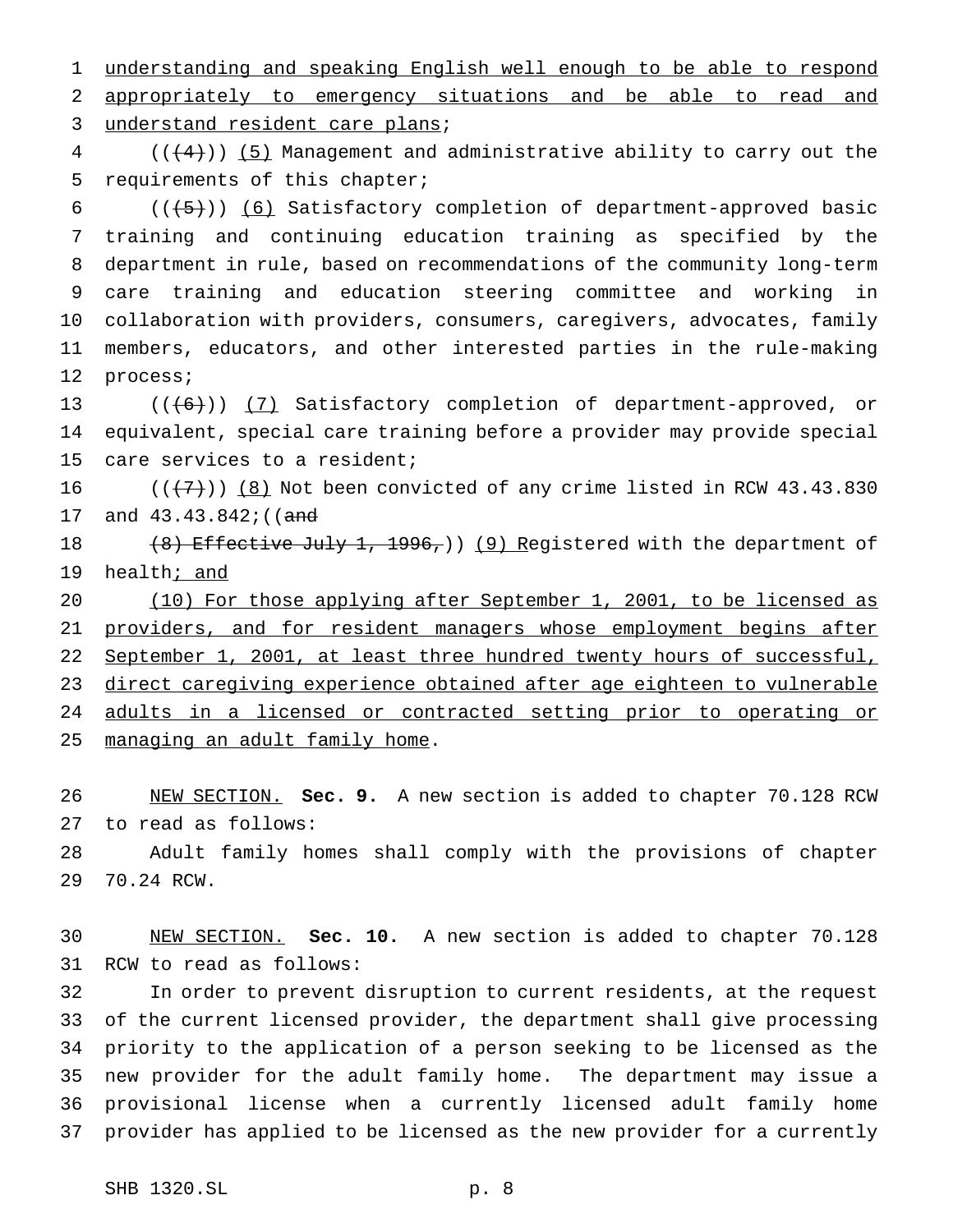licensed adult family home, the application has been initially processed, and all that remains to complete the application process is an on-site inspection.

4 \*NEW SECTION. Sec. 11. A new section is added to chapter 70.128 RCW to read as follows:

 The department shall implement, as part of the required training and continuing education, food safety training integrated into the curriculum that meets the standards established by the state board of health pursuant to chapter 69.06 RCW. Individual food handler permits 10 are not required for persons who successfully complete the training. **\*Sec. 11 was vetoed. See message at end of chapter.**

12 \*NEW SECTION. Sec. 12. A new section is added to chapter 70.128 RCW to read as follows:

 The department shall work with the providers and resident communities to develop opportunities for licensing and quality assurance staff to become familiar with the actual environment and the daily hands-on routine of care and services in an adult family home. **\*Sec. 12 was vetoed. See message at end of chapter.**

 NEW SECTION. **Sec. 13.** A new section is added to chapter 74.39A RCW to read as follows:

 An employer providing home and community services, including facilities licensed under chapters 18.51, 18.20, and 70.128 RCW, an employer of a program authorized under RCW 71A.12.040(10), or an in- home services agency employer licensed under chapter 70.127 RCW, who discloses information about a former or current employee to a prospective home and community services employer, nursing home employer, or are an in-home services agency employer, is presumed to be acting in good faith and is immune from civil and criminal liability for such disclosure or its consequences if the disclosed information relates to: (1) The employee's ability to perform his or her job; (2) the diligence, skill, or reliability with which the employee carried out the duties of his or her job; or (3) any illegal or wrongful act committed by the employee when related to his or her ability to care for a vulnerable adult. For purposes of this section, the presumption of good faith may only be rebutted upon a showing by clear and convincing evidence that the information disclosed by the employer was knowingly false or made with reckless disregard for the truth of the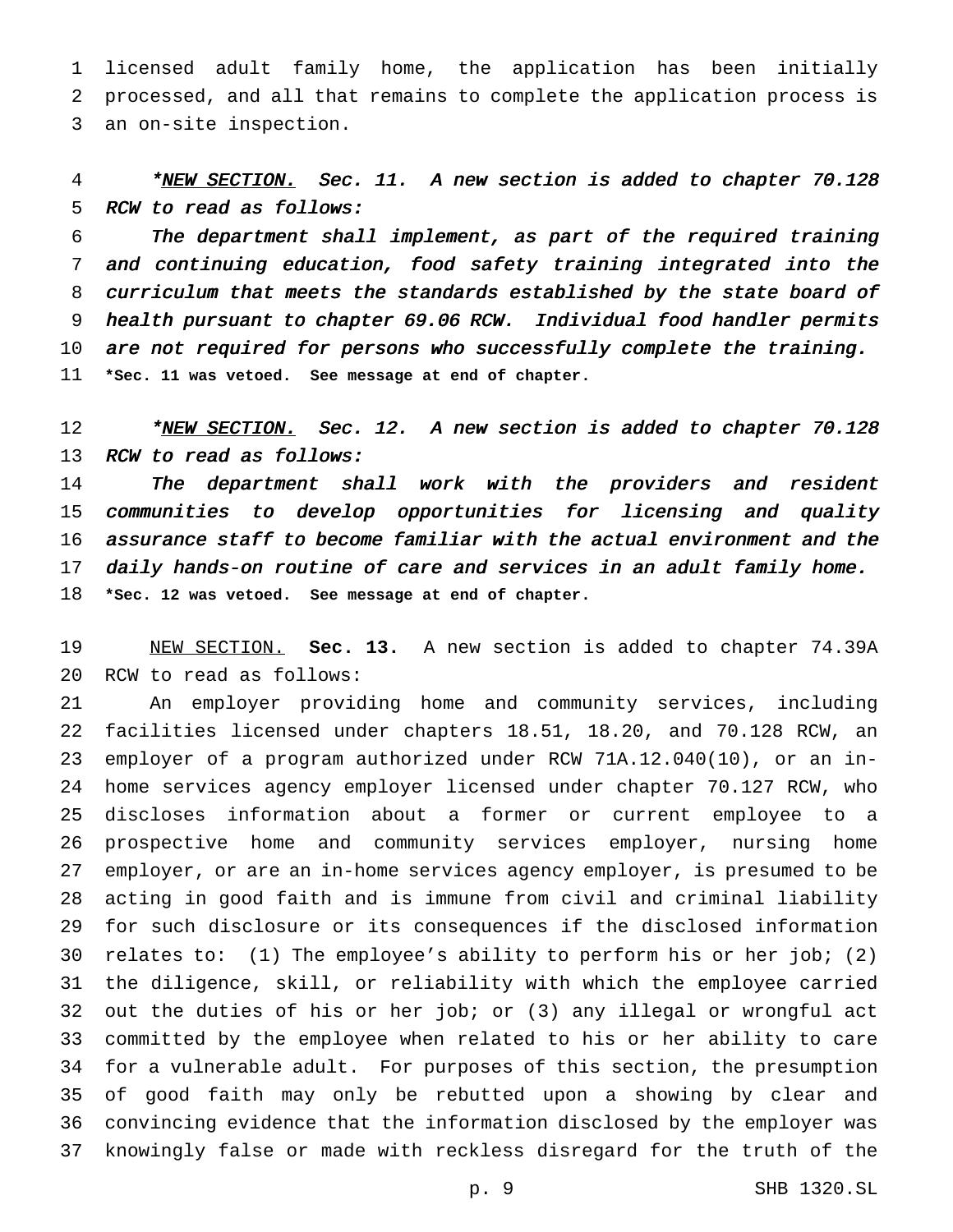information disclosed. Should the employee successfully rebut the presumption of good faith standard in a court of competent jurisdiction, and therefore be the prevailing party, the prevailing party shall be entitled to recover reasonable attorneys' fees against the employer. Nothing in this section shall affect or limit any other state, federal, or constitutional right otherwise available.

 NEW SECTION. **Sec. 14.** The following acts or parts of acts are each repealed:

 (1) RCW 70.128.061 (Moratorium on authorization of adult family home licenses) and 1997 c 392 s 402; and

 (2) RCW 70.128.062 (Rule-making authority to implement RCW 70.128.061) and 1997 c 392 s 403.

13 \*NEW SECTION. Sec. 15. Section 11 of this act takes effect March

2, 2002.

 **\*Sec. 15 was vetoed. See message at end of chapter.** Passed the House April 16, 2001. Passed the Senate April 5, 2001. Approved by the Governor May 15, 2001, with the exception of certain items that were vetoed. Filed in Office of Secretary of State May 15, 2001.

Note: Governor's explanation of partial veto is as follows:

 "I am returning herewith, without my approval as to sections 11, 12 and 15, Substitute House Bill No. 1320 entitled:

"AN ACT Relating to adult family homes;"

 Substitute House Bill No. 1320 strengthens and improves the training, licensing and inspection processes for adult family homes. Adult family homes are an integral part of our long-term care system. I support the efforts to balance the need of the Department of Social and Health Services (DSHS) to ensure a high quality of care, and the need of providers for certainty in the licensing and inspection processes.

12 Section 11 of the bill would have eliminated the requirement that<br>13 employees in adult family homes have food handler permits from the employees in adult family homes have food handler permits from the Department of Health (DOH). Instead, DSHS would have been required to include food safety training in its regular training and continuing 16 education curricula. Asking DSHS to provide education on food safety<br>17 and to enforce DOH rules is not efficient or effective. In addition, and to enforce DOH rules is not efficient or effective. In addition, under current law food handler permits must be obtained within fourteen days of employment. The DSHS training must be obtained with six months of the date of employment. Food safety is too important to delay the training in this manner.